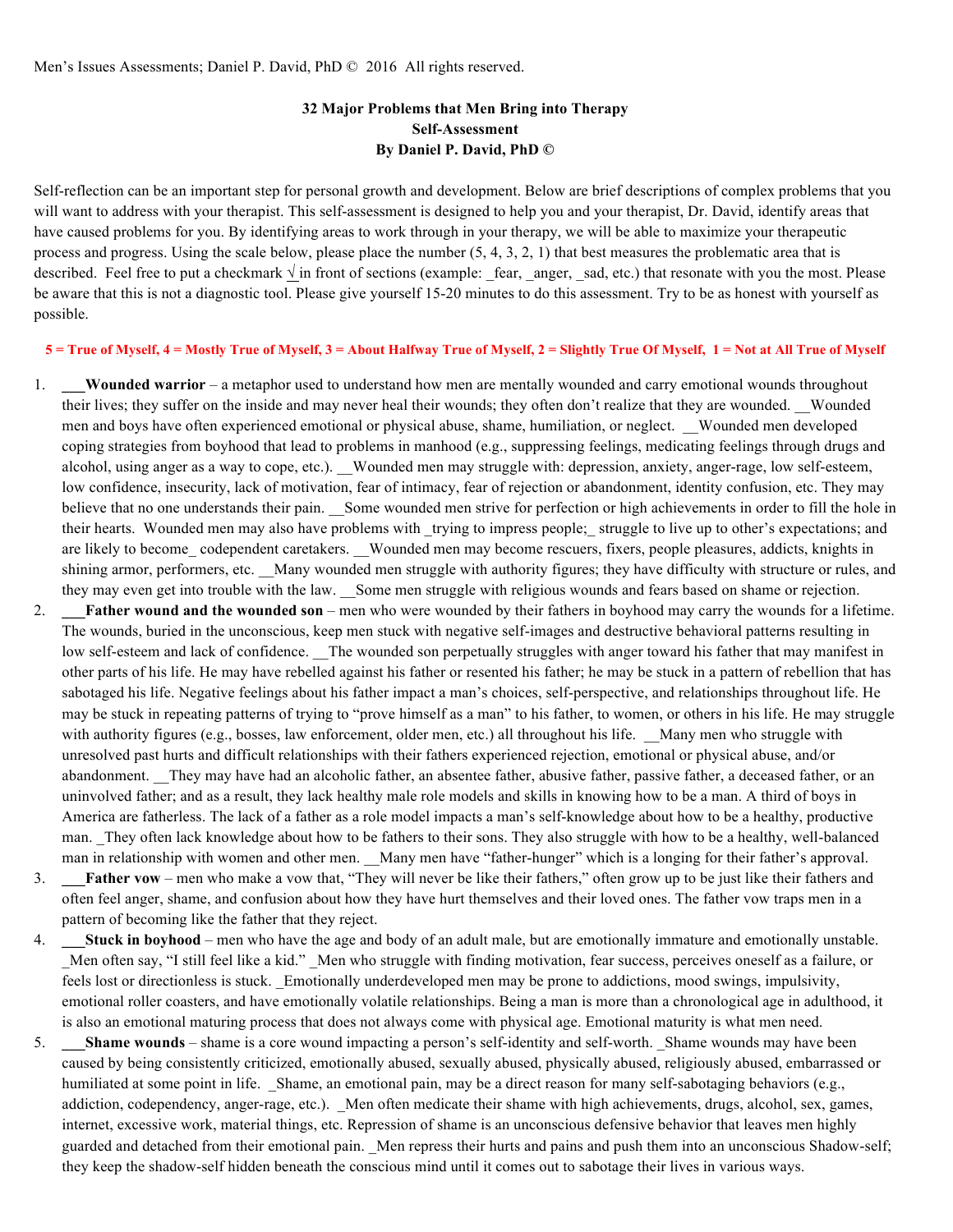- 6. **\_\_\_Mother-Son Enmeshment & Male Individuation**  \_a man who struggles to establish an independent identity apart from his mother, which starts in early pre-adolescence, may not have completed the individuation process. Ultimately, if he cannot separate from her, he continues to struggle with feeling inadequate as a man.\_ He may take this struggle to "be a man" into his relationships with other women in his life. Typically this results in abusive or tumultuous relationships, especially with women (e.g., girlfriend, wife, female boss, etc.). A healthy separation from his mother changes the relationship with her—she transforms from being the mother-to-a-boy into being the mother-of-a-man. The process of individuation allows the young man to become fully separated and secure in his identity as a man. Much of a boy's individuation process can be facilitated by an involved father, but when a father is not actively doing his part, the boy often struggles to break free from his mother. This can be painful for both the boy and his mother.
- 7. **\_\_\_Boy-to-Manhood Initiation** every boy needs to go through the transformation of becoming a man and leaving behind his boyself. The problem with most men in our modern society is that they are uninitiated and feel lost about their identities and purposes as men. Boys need rites of passage and initiation into manhood in order to start their journey as a man. Historically, tribal initiations of young men helped their psychological and social development by giving them a milestone to mark their transformation from boyhood to manhood. A man's masculinity is his to determine and accept within a wide spectrum of men. Only men can initiate boys into manhood, not their mothers. \_Unfortunately, many men did not have fathers to help them with their transformation into manhood. \_\_As a result, most men have tentative relationships with other men, which create insecurities about their identities as men. Healthy men understand themselves and feel connected to "the Tribe" of other men. Mature men accept themselves and are accepting of other men. A mature man does not have to degrade, put down, or oppress women in order to be a man.
- 8. **\_\_\_Father Acceptance** a boy may know that his mother loves him, but he seeks acceptance from his father and other men to establish his identity as a man. When he does not perceive that he is accepted by his father or other significant male role models, he may struggle with his male identity, self-esteem, and self-confidence throughout his life.
- 9. Male Identity men can experience identity confusion, loss of identity, and develop a one-dimensional identity (e.g., work, career, substance abuse, etc.). \_The lack of a healthy identity undermines his confidence and causes social or generalized anxiety. \_Identity diffusion is also a problem for men who struggle with developing integrated, self-determined, and self-defined identities. Identity achievement is the goal of identity development; an arrested or underdeveloped identity usually leaves a man struggling with instability in his self-image. The key to healing and developing a healthier male identity begins by (1) identifying where a man was emotionally wounded and then by (2) working through identity development and healing process in therapy. Developing a healthier identity as a man is essential for experiencing a fuller, more balanced life.
- 10. **Lack of Confidence –** men who are more concerned with what others think, seldom take appropriate risks, discount their accomplishments, and/or view themselves as ineffectual, difficulty making decisions, inability to be assertive, and fear of conflict, suffer with low levels of confidence. Confidence is self-assurance in one's abilities to be assertive, decisive in making major decisions, and able to trust one's intuition. These are the results of a healthy male identity development.
- 11. **\_\_\_Womanizer or \_\_Distrust of Women** a man who believes that he needs a woman in his life to make him feel better as a man tends to turn women into objects. \_Womanizers are likely to be controlling in their relationships with women (e.g., excessively distrustful, checking up on her, questioning her motives, etc.). These men frequently struggle with staying committed and faithful in a relationship with a woman. These men often have misogynistic attitudes, although they are not usually aware of them. They may struggle with female colleagues or women in authority roles. Distrust of women Anger toward women Conflict with women.
- 12. **\_\_\_Failed Rebellion Stage** an adolescent male (17-25 y/o) needs to achieve emotional and physical independence from his parents. A failed rebellion stage is a failure to separate from parents to become an independent, self-sufficient individual. When a young man individuates from his parents during his rebellious years, he develops his own personality and identity, which gives him confidence in himself. A failed rebellion is marked by unsuccessfully separating emotionally, physically, and/or financially from his parents. His struggle to individuate from his parents may be carried into adulthood and continued in his relationships with his spouse, \_authority figures (e.g., teachers, employer, law enforcement, etc.), or other \_significant relationships. Other signs of a failed rebellion in adulthood are: difficulty making decisions, struggling with the opinions of others, life of drugs and alcohol abuse, social anxiety, \_\_the need to please others, \_\_fear of taking healthy risks, \_\_struggle with money management/financial independence, codependent behaviors, etc.
- 13. **Anger & Aggression** anger is often viewed as a masculine emotion, although considered negative and destructive. Men often use anger as a way of coping with other uncomfortable emotions like: fear, sadness, hurt, guilt, shame, helplessness, etc. Aggression is also misconstrued as being a masculine characteristic and is encouraged in covert ways, such as in sports, military training, competition or in taking an "aggressive stance in business." Anger, rage, aggression, resentments, and violence come from a source of internal emotional wounds. Anger management does not work if the wounds are not healed. The goal for men is to learn the difference between healthy expressions of anger and unhealthy expressions of anger related to their wounds. Psychological wound healing is a necessary part of healing anger.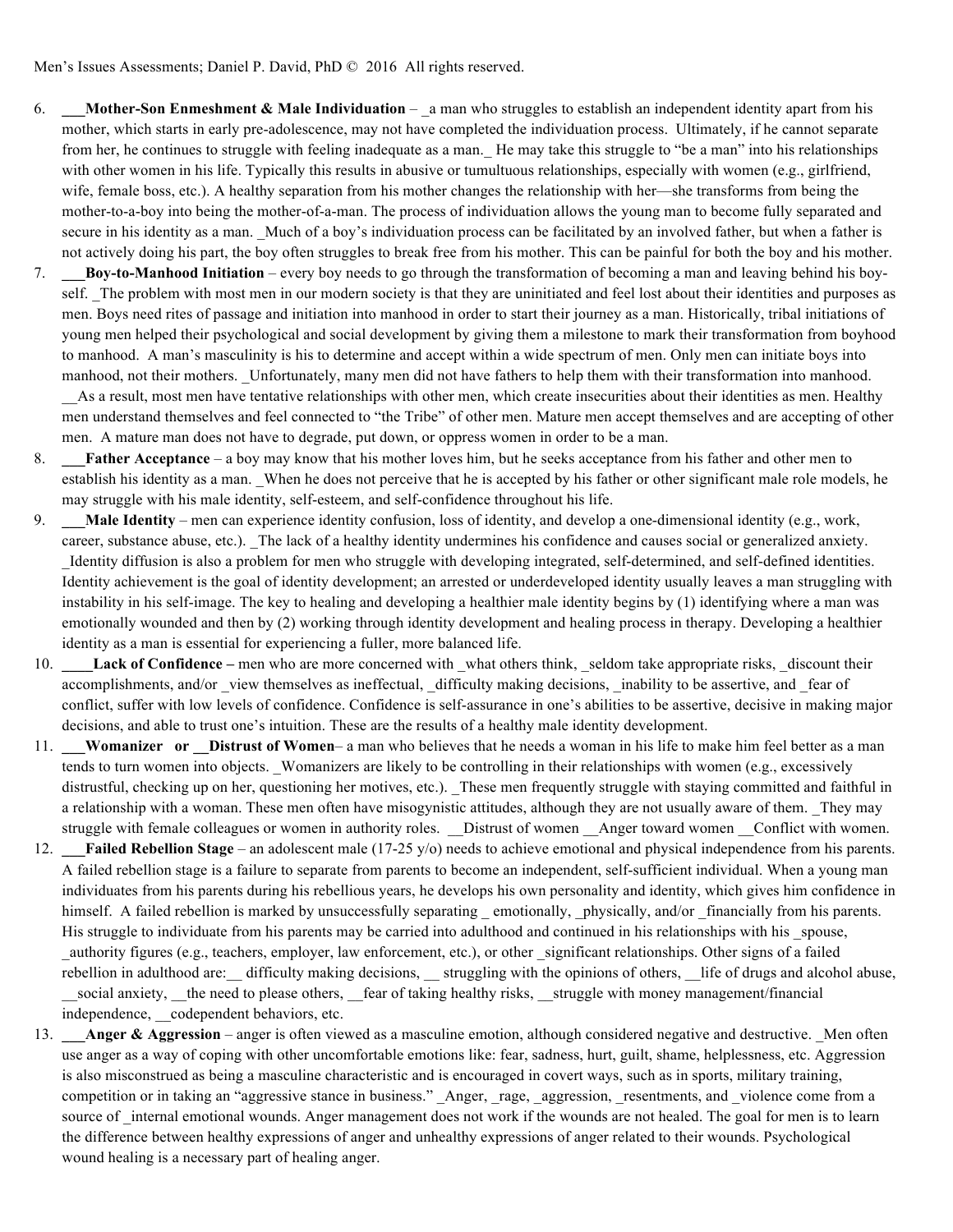- 14. **\_\_\_Limited Emotional Awareness** many men experience a limited range of emotional awareness. They may be familiar with anger, but struggle with feelings of hurt, shame, guilt, fear, helplessness and sadness. \_Addicted men often experience emotional detachment and use drugs or alcohol as a means of medicating or coping with their negative feelings.
- 15. **\_\_\_Performance Anxiety** a man who bases his self-worth on his performance and develops anxiety around being unable to perform adequately experiences performance anxiety. Performance anxiety is commonly experienced at work, during sex, and in social situations. Performance anxiety is related to an unhealthy preoccupation with the opinions or judgments of others. Hypervigilance and panic attacks often result from past hurts (emotional, physical) which keep the mental/emotional "alarmed state" switched on.
- 16. **\_\_\_Work-Based Identity** a man who bases his identity on his resume or his work becomes one dimensional and out of touch with the other aspects of his self-identity. Having a work-based identity means that as long as a man is performing or working his identity remains intact. However, when he is no longer performing or working, his male identity is threatened, which causes serious anxiety and depression. Losing a job or having to change his profession can cause serious emotional problems.
- 17. **\_\_\_Sexualizing Emotions** men who are unable to connect to their emotions, especially emotions that make them feel vulnerable tend to sexualize their emotions as a way to cope. By sexualizing their emotions, men cope with feelings of weakness, loneliness, insecurity, stress, helplessness, or fears by seeking sexual gratification for a release. They may expect their sexual partner to soothe away their fears or relieve their tensions with sex. His sexual partner may feel used and harbor resentments as a result of this sort of behavior. Sexualizing emotions can lead to \_porn addictions, \_problems with intimacy, and \_sexual promiscuity.
- 18. **20-Something Lost Boys** young men in their twenties may feel lost, unmotivated, or overwhelmed by life's responsibilities and expectations. The decade of the twenties is a very important time for young men to set the direction and pace of their lives. Academic achievement, career development, and establishing healthy relationships are part of a central theme for men in their twenties. Young men who get stuck in school, have toxic relationships, and fail to become emotionally and physically independent from their parents often tail spin into depression, anxiety, apathy, and substance abuse. Older men may recall feeling lost during this period of their lives, which may have caused resentments, loss of confidence, and
- 19. **\_\_\_40-Something Re-invent Yourself Time** when a man reaches forty (40+) life begins to change.\_Caught between stagnation and a need to regenerate his life; this is an important time for a man to take inventory and evaluate his life. He may begin to question his purpose or the meaning of his life. He may suddenly feel dissatisfied with his career or work. He may feel that his life has become routine and lacks challenges. This is a natural time for a man to be honest with himself, take an inventory of his life, and to work toward positive changes in his life. Questions to consider: Who am I? What do I want in my life? What is my purpose?
- 20. **\_\_\_Poor Communication Styles**  many men struggle with poor communication, which is a reason for most conflicts within their relationships, especially with women. Men tend to have difficulty expressing their feelings, fear getting angry and losing control, and fear that giving too much information about themselves or their situations will be used against them. Avoidance, silence, shutting down, and making assumptions are all ingredients for communication problems.
- 21. **Intimacy Problems & Friendships** men who struggle with intimacy often mistakenly equate intimacy with sex. Fear of closeness, fear of vulnerability, and the fear of being perceived as weak cause intimacy problems for men. \_Isolation and loneliness are major consequences related to problems with intimacy. Having no personal boundaries or being enmeshed with someone is also a sign of intimacy problems. Men who have intimacy problems not only have problems with women, but they may also struggle with building and sustaining long-term friendships with other men. Learning how to have healthy intimacy with significant partners, family, and friends is essential for a happier and healthier life.
- 22. **\_\_\_ Lack of a higher meaning and purpose**  a man who struggles with living a life that seems aimless or meaningless often experiences deep depression and a sense of futility. Every man, regardless of age, needs a mission or adventure in life. It is a part of man's psyche to want to live for some other purpose greater than himself. Physical, emotional, and spiritual quests help to re-align a man's energies and bring back health to his life. Clearing up the fog and confusion in his life becomes necessary in order for the man to find a new direction and purpose in his life. As long as he remains in the fog, he remains lost and unfulfilled.
- 23. **\_\_\_Conflict-Avoidant** men who are conflict-avoidant struggle with conflicts for several reasons. \_Firstly, they may fear that loss of control over their emotions in the midst of a conflict. \_They may fear that their anger will become extreme, turning into rage or physically aggressive. \_Secondly, they avoid conflicts because they fear "being wrong" or misunderstood. This often comes as a result of being unable to adequately verbalize their feelings and arguments so that others can understand their reasons for disagreeing. Men who are conflict-avoidant often struggle with fear of being assertive because it may cause a conflict.
- 24. **\_\_\_Fear of Commitment –** men who struggle with making commitments in relationships often express some sort of fear, such as: \_\_1) fear of failure in relationships \_\_2) fear of being overwhelmed with a dependent person, \_\_3) fear of "missing out" on other potential relationships after committing to a single relationship, and 4) fear of rejection.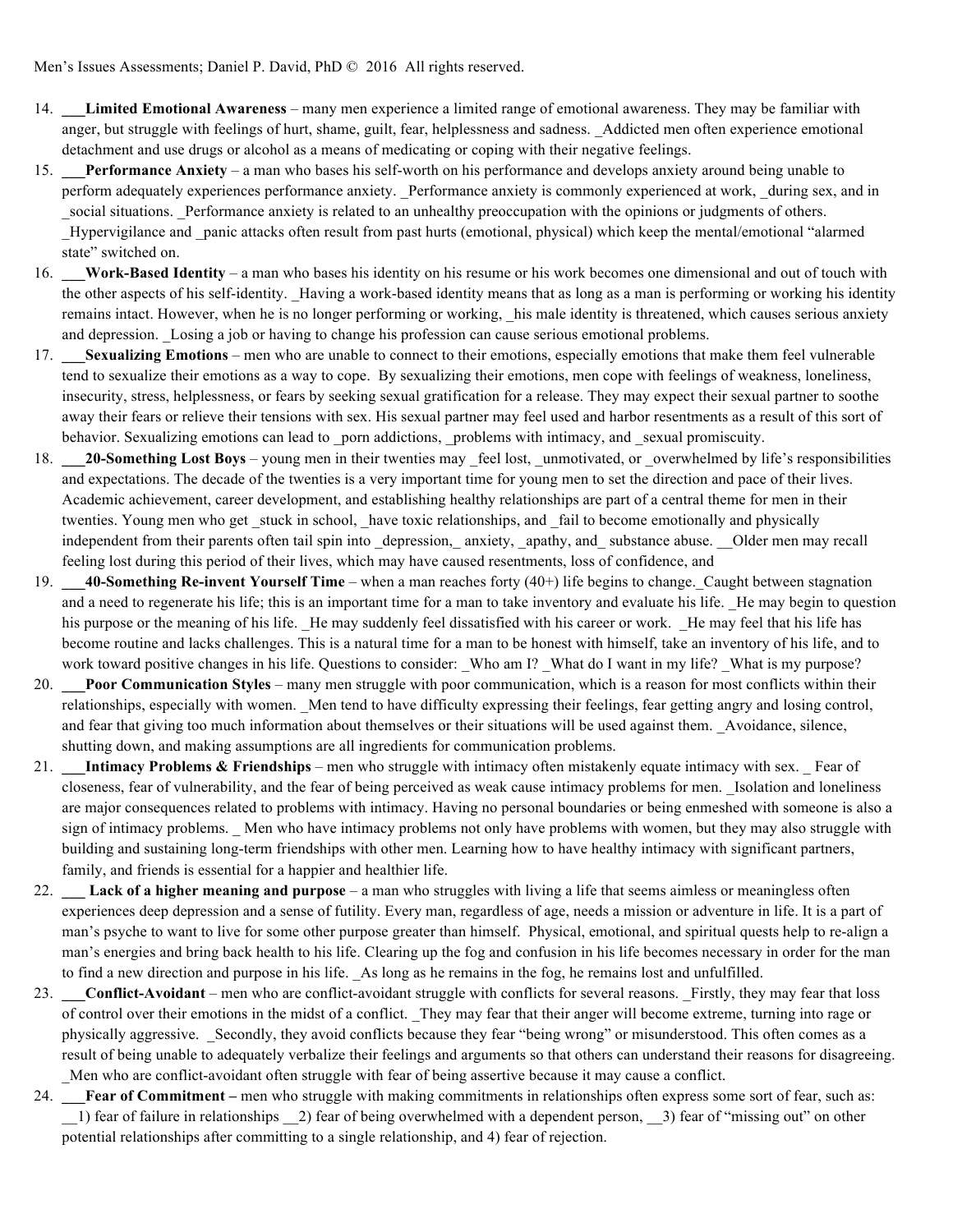- 25. \_\_\_**Boundary Confusion**  Boundaries are physical, emotional, sexual, relational, and spiritual limitations that make people safe and healthy. Men with boundary confusion may struggle with one or more of the following: 1) difficulty setting boundaries (e.g., limits, rules, time, appointments, yes/no answers, etc. \_\_2) difficulty following or adhering to boundaries (e.g., respecting other's limits, following rules or laws, etc.), and  $\alpha$  3) difficulty with being able to say "no" to people without strong feelings of guilt or shame. Codependency is a common term used for individuals with relationship problems that involve boundary setting.
- 26. \_\_\_**Physical/Emotional Abuse** many men experience abuse but are afraid to talk about it. \_\_Boys who are physically beaten and/or verbally abused grow up to be men who are deeply wounded. Domestic violence, racial violence, sexual violence, and emotional violence are a common experience for boys and men. If a man is abused, he internalizes deep shame and guilt which often turns into self-blame and self-deprecation. His fear of being perceived as weak or vulnerable is often hidden by a defensive bravado or aggressive attitude. An abused man or boy may turn to isolation and avoidance as a means of coping. Male-on-male or male-on-female violence is commonly reported, but female-on-male violence is not commonly reported because male victims tend to shy away from reporting crimes because of fear of being shamed in the process. All types of violence are harmful to a man's sense of well-being and security.
- 27. **\_\_\_Disconnect with the Authentic Self**  Your authentic self is who you are at the absolute core of your being. When a man is out of touch with his authentic self, he typically experiences a disconnect from his true self and his core needs, feelings, emotions, desires, etc. He is most likely functioning in his "false-self" which is characterized by: 1) putting on a performance, 2) peoplepleasing behaviors, 3) preoccupation with how others think or feel about him, 4) perfectionism and 5) the need to impress others. **\_**He may feel that he is inadequate, less than, or not good enough so he may overcompensate by acting or behaving overly confident, cocky, arrogant, or undercompensate by minimizing his work, accomplishments, achievements, etc.
- 28. **\_\_\_Self-sabotaging behaviors.** Men who struggle with self-sabotage often fall into patterns of thoughts, behaviors, and habits that undermine, hinder, or derail their ability to succeed in relationships, career goals, job success, college graduation, personal achievement, etc. Self-sabotage is also part of chronic relapsing in addiction/alcoholism recovery. Some self-sabotage behaviors are: procrastination, \_\_poor time management, \_\_poor money management, \_\_negative thinking, \_\_over eating, \_\_poor school study habits, difficulty setting limits with self or others, difficulty with setting boundaries, other self-defeating behaviors.
- 29. **Attachment Patterns & Relationships.** Relationship patterns are about how we attach to others. Attachment styles are either: 1. Secure, 2. Ambivalent-Anxious, or  $\quad$  3. Fearful-Avoidant Attachment. Attachment styles are important because they influence how people think, feel, and behave in their relationships, and especially in romantic relationships. Men with secure attachments feel a sense of security and comfort within a relationship. Men who struggle with relationships often have difficulty with attachments. Men have different reactions coming from Ambivalent-Anxious and Fearful-Avoidant attachment styles. These reactions may include: \_\_intense jealousy, \_\_jealous rage, \_\_fear of rejection, \_\_fear of abandonment, \_\_anxious preoccupation with the opinions of others. When attachments are unsure or not secure, \_men may have a difficult time making a commitment to a relationship or they may get into cheating in a relationship. Trust issues and control issues are common with insecure attachments.
- 30. **\_\_\_Alcoholism & Substance Addiction.** Men self-medicating with alcohol, illicit drugs (e.g., cocaine, meth, molly, pot, etc.), and/or prescription pills (e.g., Xanax, Pain pills, etc.) often struggle with coping with stress, anxiety, depression, low self-worth, or anger in healthier ways. Addictions are maladaptive coping skills that have become self-destructive habits and chemical dependencies. Which substance do you struggle with? Please check all that apply: alcohol meth cocaine, MDMA pot heroin, party drugs, synthetics, Other:
- 31. **\_\_\_Spiritual Crisis & Recovery.** Spiritual crises are related to the "Big Picture of Life," the basic questions of life, and how each individual connects to life on several levels. Men who struggle with feeling isolated and alone often have a limited or gloom-anddoom perspective about the big picture of life. Some men struggle with finding meaning in life. Other men have been exposed to religious abuse, shame, and guilt which have caused them to fear or reject spirituality. Addicts have often gotten on the wrong path with drugs and/or alcohol and experience a distorted spirituality and disillusionment. \_\_Spiritual recovery is not about religion, although religious recovery can be a part of recovery. Spiritual recovery is about connection: connection to our authentic selves as well as connection to people, communities, the planet, etc. And spiritual recovery may include a connection to a Higher Power (e.g., God, Great Spirit, the Force, Mindfulness, physical laws of the universe, etc.). Spiritual practices like meditation, mindfulness, nature-based experiences, art, music, etc. are nonreligious ways of connecting to life.
- 32. \_\_\_**Sexuality.** Sexual identity is a major part of a man's overall identity. As a boy grows into adulthood, he is challenged with learning about his sexual self-identity. This is often a confusing time within a young man's life and may lead to \_\_insecurity \_\_lack of confidence \_\_ identity problems, \_\_ sexual function issues, etc. \_\_Shame and fear related to sexuality may have caused sexual identity problems.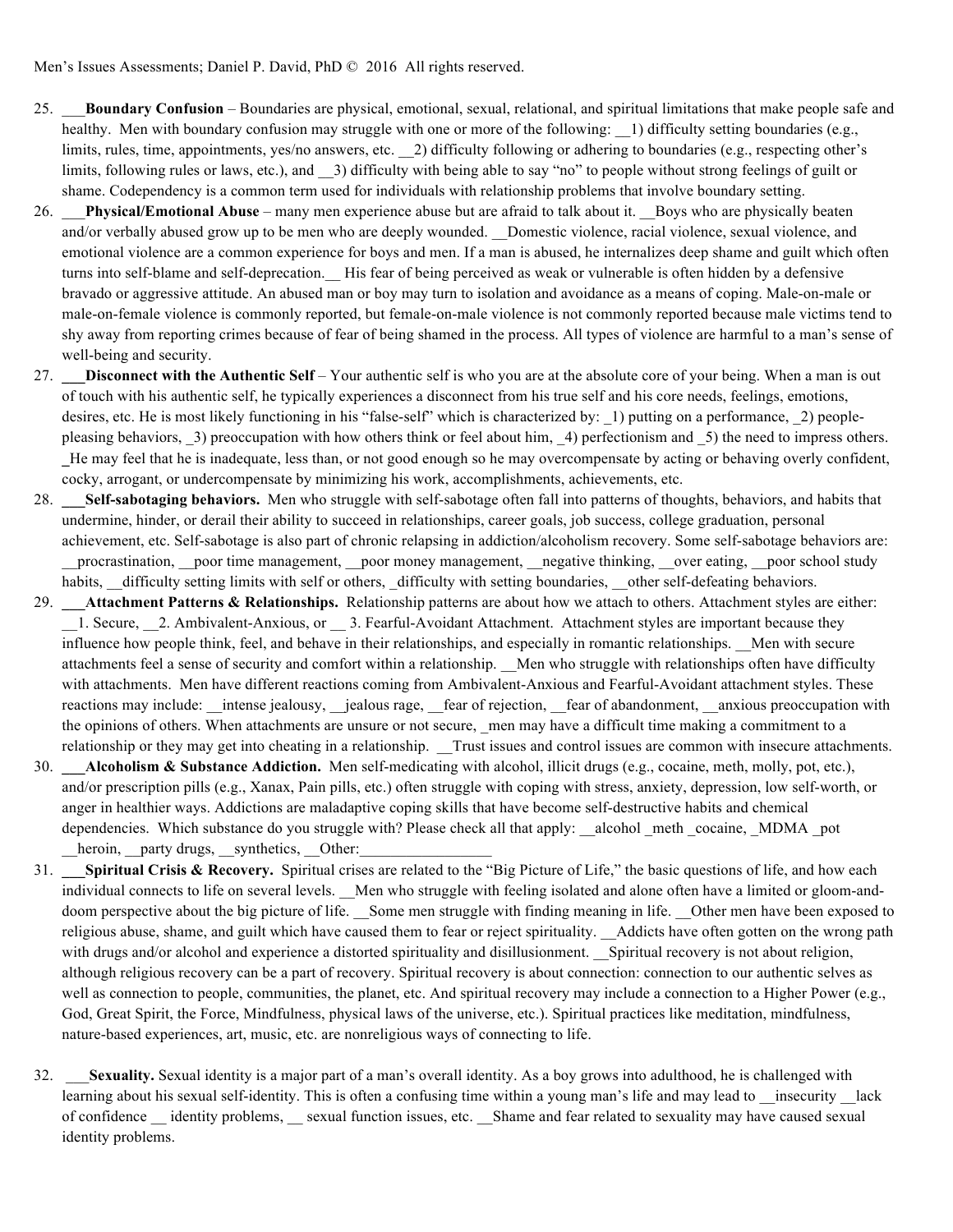# **Take the Results to Therapy**

Now that you have completed this assessment, please bring it with you to your next therapy session for you and your therapist to begin the process of determining what you will want to work on. You will want to discuss goals that will help you to achieve emotional and psychological healing and well-being.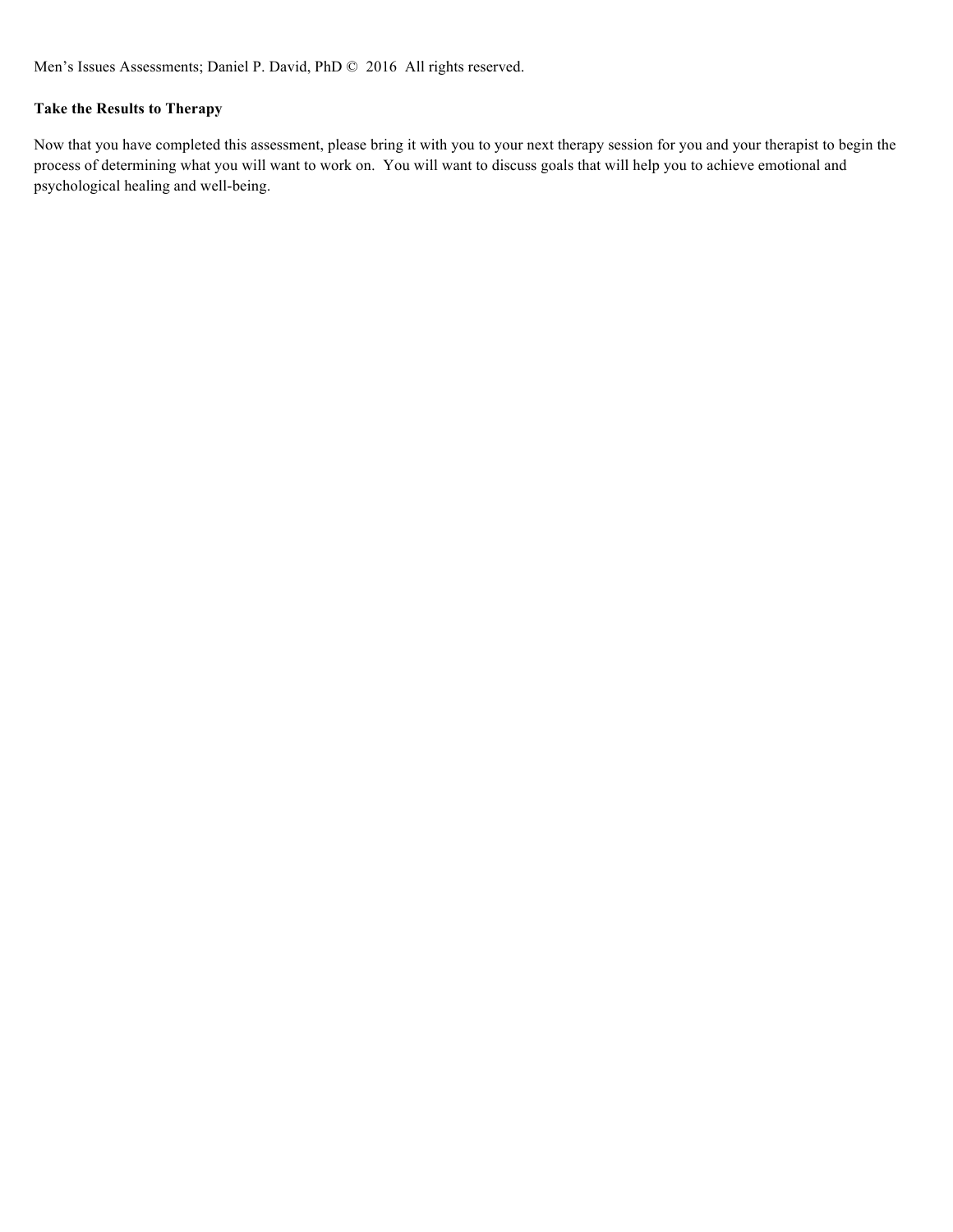# **Assessment-Based Treatment Goals**

**Now that you have completed your self-assessment, you will want to review and discuss your answers with Dr. David. Together you will identify any major problems that hinder, sabotage, and impede your ability to achieve peace of mind, confidence in yourself, healthy relationships, and/or job and career success. After completing and reviewing your assessment answers, any issue that you gave yourself a 3, 4, or 5 may be what you want to work on in your therapy.**

## **What are your treatment goals?**

- What would you like to change about yourself? (Habits, thoughts, behaviors, perspective, outlook, attitude, etc.)
- What behaviors would you like to change? (Habitual behaviors, angry outbursts, aggression, shyness, reactions to things, etc.)
- What patterns have you identified in yourself that you would like to change? (Avoidance, procrastination, self-sabotage, etc.)
- What thought patterns would you like to change? (Negative, guilt, shame, self-criticism, etc.)
- What emotional problems would you like to change? (Excessive: anger, guilt, shame, anxiety, etc.)
- What emotional wounds would you like to heal? (Past hurts, past traumas, etc.)
- What past or present relationships would you like to heal? (Father, mother, sibling, friend, colleague, etc.)
- What addictions would you want to overcome? (Alcoholism, drug abuse, food addiction, porn, etc.)

## **Your Therapy Goals:**

| Goal 1.                                                                                                        |                                           |
|----------------------------------------------------------------------------------------------------------------|-------------------------------------------|
| $1a.$                                                                                                          |                                           |
| 1b.                                                                                                            |                                           |
| Goal 2.                                                                                                        |                                           |
|                                                                                                                |                                           |
| 2b.                                                                                                            |                                           |
| Goal 3.                                                                                                        |                                           |
|                                                                                                                |                                           |
| 3b.                                                                                                            |                                           |
| <b>Recovery Statement:</b>                                                                                     |                                           |
|                                                                                                                |                                           |
| (Behaviors, Thoughts/Thinking, Feelings, Situations, Relationship, etc.)                                       |                                           |
| It is my intention to change:                                                                                  | in order to raise the quality of my life. |
| (Behavior, Thoughts/Thinking, Feelings, Situations, Relationship, etc.)                                        |                                           |
| I make a sincere commitment to do all that I can to improve and maintain my recovery from substance addiction. |                                           |
| Signed: <u>Date:</u> Date:                                                                                     |                                           |